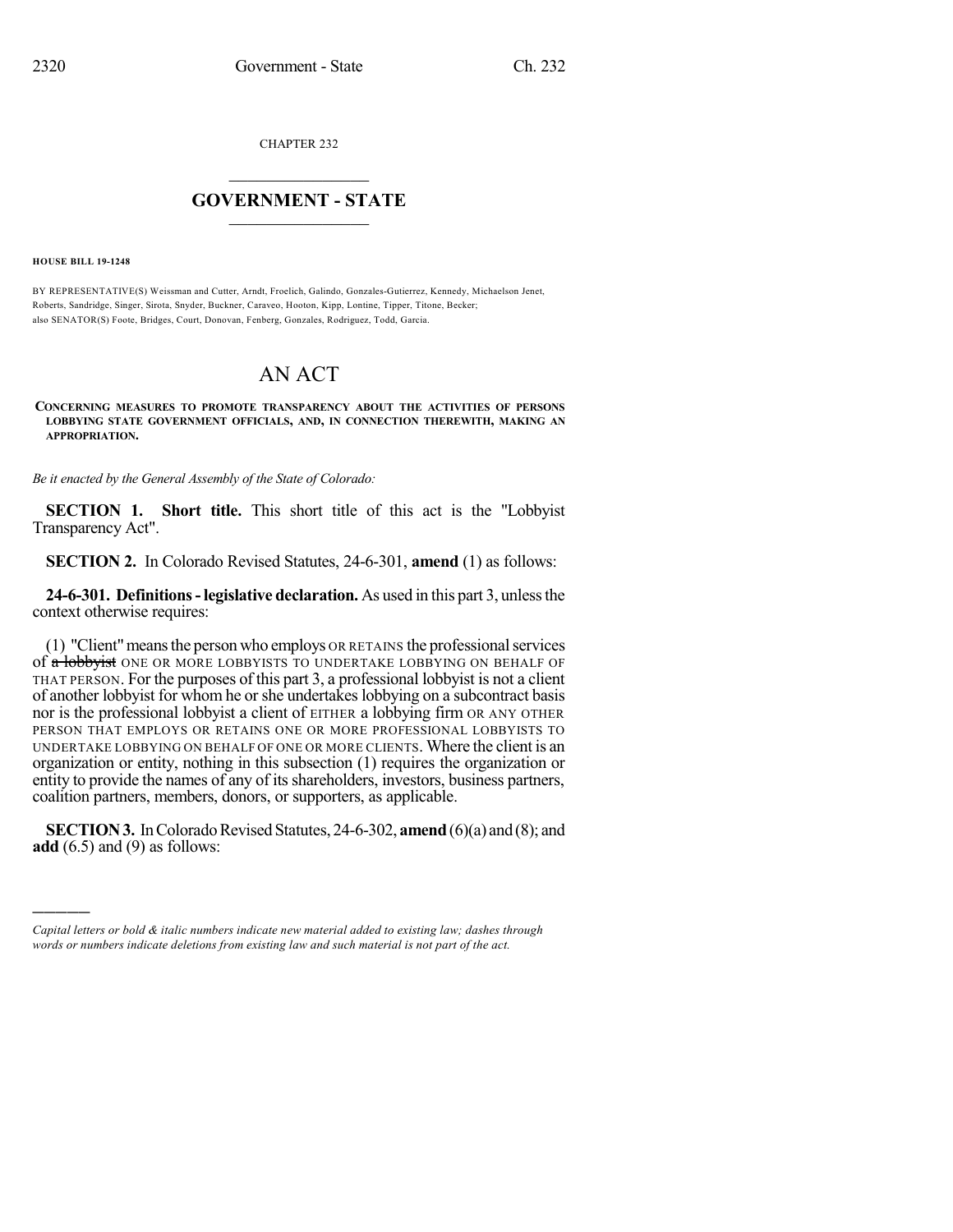**24-6-302. Disclosure statements - required - definition.** (6) (a) During the period that the general assembly is not in REGULAR OR SPECIAL session, a professional lobbyist shall notify the secretary of state in writing within five working BUSINESS days after an oral or written agreement to engage in lobbying for any person OR CLIENT not disclosed in the registration statement filed pursuant to section 24-6-303 (1). During the period that the general assembly is in REGULAR OR SPECIAL session, a professional lobbyist shall notify the secretary of state after an agreement to engage in lobbying for any person OR CLIENT not disclosed in the registration statement filed pursuant to section 24-6-303 (1), either by means of the electronic filing system created in section 24-6-303 (6.3) or by facsimile transmission in accordance with the following:

(I) In the case of a written agreement to engage the lobbyist, disclosure shall be made within twenty-four hours after the date of the agreement; and

(II) In the case of an oral agreement to engage the lobbyist, the disclosure shall be made within twenty-four hours after the date of a subsequent written agreement between the parties, the commencing of lobbying activities, or the date the lobbyist receives any payment on the agreement, whichever occurs first.

 $(6.5)$  (a) In addition to any other disclosure required by this part 3, DURING THE PERIOD THAT THE GENERAL ASSEMBLY IS IN REGULAR OR SPECIAL SESSION, A PROFESSIONAL LOBBYIST SHALL NOTIFY THE SECRETARY OF STATE BY MEANS OF THE ELECTRONIC FILING SYSTEM CREATED IN SECTION 24-6-303 (6.3) WITHIN SEVENTY-TWO HOURS AFTER:

(I) THE LOBBYIST AGREES TO UNDERTAKE LOBBYING IN CONNECTION WITH NEW LEGISLATION, STANDARDS,RULES, OR RATES FOR EITHER A NEW OR EXISTING CLIENT OF THE LOBBYIST; OR

(II) THE LOBBYIST TAKES A NEW POSITION ON A NEW OR EXISTING BILL FOR A NEW OR EXISTING CLIENT OF THE LOBBYIST.

(b) DURING THE PERIOD THAT THE GENERAL ASSEMBLY IS IN REGULAR OR SPECIAL SESSION, WHERE THE LOBBYIST AGREES TO UNDERTAKE LOBBYING IN CONNECTION WITH NEW OR EXISTING LEGISLATION FOR EITHER A NEW OR EXISTING CLIENT, THE DISCLOSURE REQUIRED BY SUBSECTION (6.5)(a) OF THIS SECTION INCLUDES THE BILL NUMBER OF THE LEGISLATION AT ISSUE AND WHETHER THE LOBBYIST'S CLIENT IS SUPPORTING, OPPOSING, AMENDING, OR MONITORING THE LEGISLATION AT THE TIME THE LOBBYIST AGREES TO UNDERTAKE LOBBYING IN CONNECTION WITH THE LEGISLATION OR TAKES A NEW POSITION.

(8) Notwithstanding any other provision of this part 3, an attorney who is REGISTERED AS a professional lobbyist isrequired to disclose information about the clients for whom he or she lobbies in accordance with this part 3 to the same extent as a professional lobbyist who is not an attorney. AN ATTORNEY WHO IS REGISTERED AS A PROFESSIONAL LOBBYIST MAY NOT DECLINE TO DISCLOSE HIS OR HER LOBBYING AS SUCH LOBBYING IS REQUIRED TO BE DISCLOSED IN ACCORDANCE WITH THIS PART 3 ON THE GROUNDS THAT THE LOBBYING IS PROTECTED AGAINST DISCLOSURE AS CONFIDENTIAL MATTERS BETWEEN AN ATTORNEY AND A CLIENT.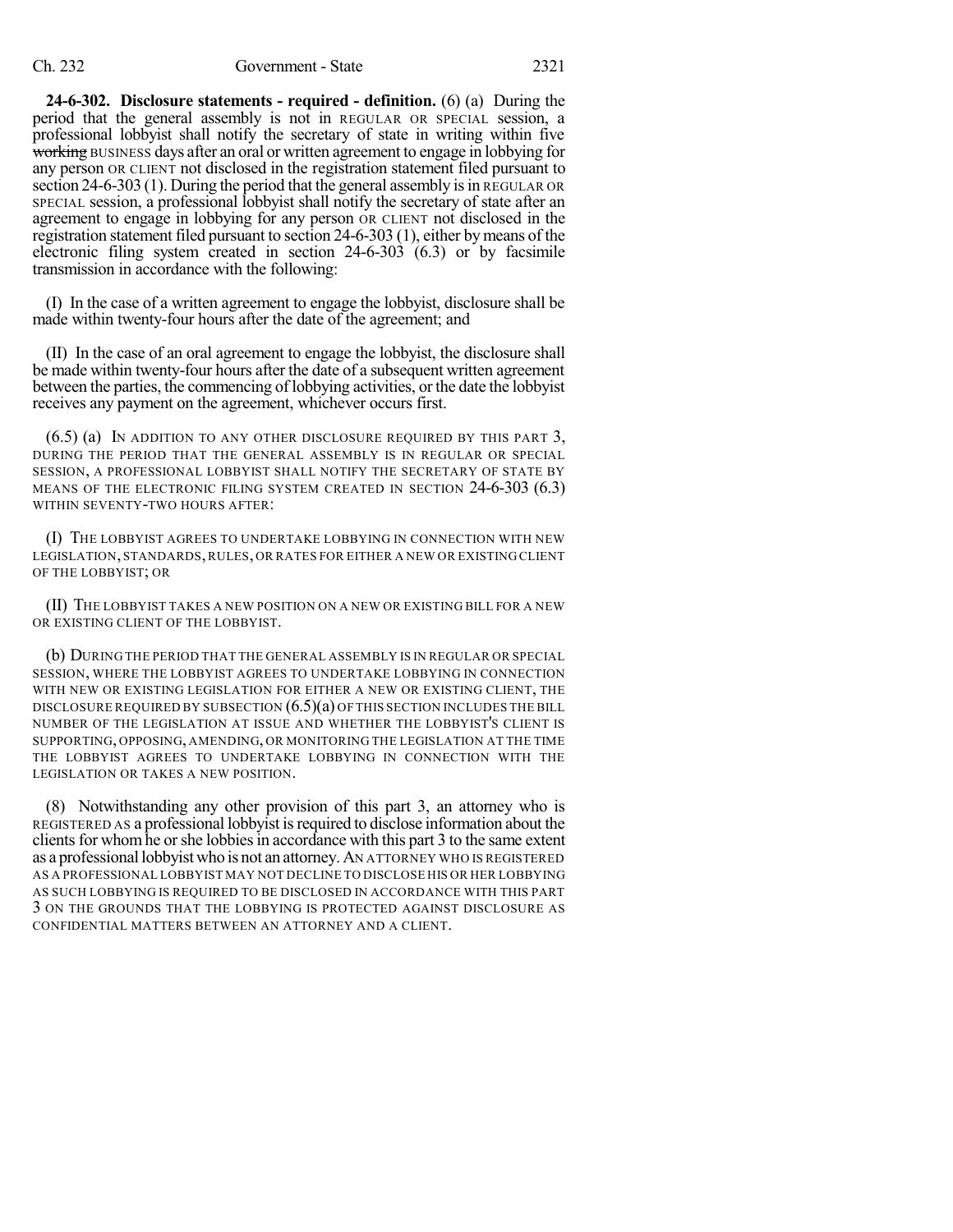(9) NOTWITHSTANDING ANY OTHER PROVISION OF THIS PART 3, IN CONNECTION WITH ANY REQUIREMENT TO DISCLOSE THE IDENTITY OF A CLIENT IN THIS SECTION OR SECTION 24-6-303, "CLIENT" MEANS, IN ACCORDANCE WITH SECTION 24-6-301 (1), THE NAME OF THE PERSON WHO EMPLOYS OR RETAINS THE PROFESSIONAL SERVICES OF A LOBBYIST, A LOBBYING FIRM, OR ANY OTHER PERSON OR ENTITY TO UNDERTAKE LOBBYING ON ITS BEHALF. IN CONNECTION WITH ANY REQUIREMENT IN THIS SECTION OR SECTION 24-6-303 TO DISCLOSE THE IDENTITY OF A CLIENT, A PROFESSIONAL LOBBYIST WHO IS A NATURAL PERSON AND WHO IS EMPLOYED OR RETAINED BY A LOBBYING FIRM OR ANY OTHER FIRM OR ENTITY MAY DISCLOSE THE NAME OF THE LOBBYING FIRM OR OTHER PERSON OR ENTITY BY MEANS OF WHICH, OR UNDER THE NAME OF WHICH, A PROFESSIONAL LOBBYIST DOES BUSINESS, BUT TO SATISFY SUCH DISCLOSURE REQUIREMENT THE LOBBYIST SHALL ALSO DISCLOSE THE NAME OF THE CLIENT WHO EMPLOYS OR RETAINS THE PROFESSIONAL SERVICES OF THE LOBBYIST, OR A LOBBYING FIRM OR ANY OTHER PERSON OR ENTITY THAT EMPLOYS OR RETAINS THE LOBBYIST, TO UNDERTAKE LOBBYING ON ITS BEHALF.

**SECTION 4.** In Colorado Revised Statutes, 24-6-303, **add** (7) as follows:

**24-6-303. Registration as professional lobbyist - filing of disclosure statements - certificate of registration - legislative declaration - repeal.** (7) (a) NOT LATER THAN JULY 1, 2019, THE SECRETARY OF STATE, REFERRED TO IN THIS SUBSECTION (7) AS THE "SECRETARY", SHALL CONVENE A WORKING GROUP TO CONSIDER UPGRADES TO THE ELECTRONIC FILINGSYSTEM REQUIRED BY SUBSECTION (6.3) OF THIS SECTION. THE WORKING GROUP SHALL CONSIDER WAYS TO IMPROVE THE USE OF THE SYSTEM BY MEMBERS OF THE PUBLIC AND BY INDIVIDUALS COVERED BY THIS PART 3 AS WELL AS WAYS TO INCREASE OVERALL TRANSPARENCY AND THE EASE OF THE USE OF DATA REPORTED INTO THE ELECTRONIC FILING SYSTEM. THE WORKING GROUP MUST MEET AT LEAST ONCE PRIOR TO DECEMBER 31, 2019, AND MAY MEET AS OFTEN AS THE SECRETARY DEEMS NECESSARY TO ACHIEVE THE PURPOSES OF THIS SUBSECTION (7). THE WORKING GROUP SHALL INCLUDE REPRESENTATIVES OF ORGANIZATIONS THAT ADVOCATE FOR GOVERNMENT TRANSPARENCY AND INDIVIDUALS REQUIRED TO REGISTER AND MAKE DISCLOSURE UNDER THIS PART 3. THE SECRETARY MAY PROMULGATE RULES TO GOVERN THE WORKING GROUP ESTABLISHED BY THIS SUBSECTION (7)(a).

(b) THE SECRETARY SHALL REPORT THE CONCLUSIONS OF THE WORKING GROUP AS PART OF THE PRESENTATION OF THE DEPARTMENT OF STATE TO ITS COMMITTEE OF REFERENCE AT A HEARING HELD PURSUANT TO SECTION  $2-7-203$   $(2)(a)$  OF THE "STATE MEASUREMENT FOR ACCOUNTABLE, RESPONSIVE, AND TRANSPARENT (SMART) GOVERNMENT ACT".

(c) THIS SUBSECTION (7) IS REPEALED, EFFECTIVE MARCH 1, 2020.

**SECTION 5. Appropriation.** For the 2019-20 state fiscal year, \$38,160 is appropriated to the department of state for use by the information technology division. This appropriation is from the department of state cash fund created in section 24-21-104 (3)(b), C.R.S. To implement this act, the division may use this appropriation for personal services.

**SECTION 6. Effective date - applicability.** (1) This act takes effect upon passage; except that section 24-6-302 (6.5), Colorado Revised Statutes, as enacted